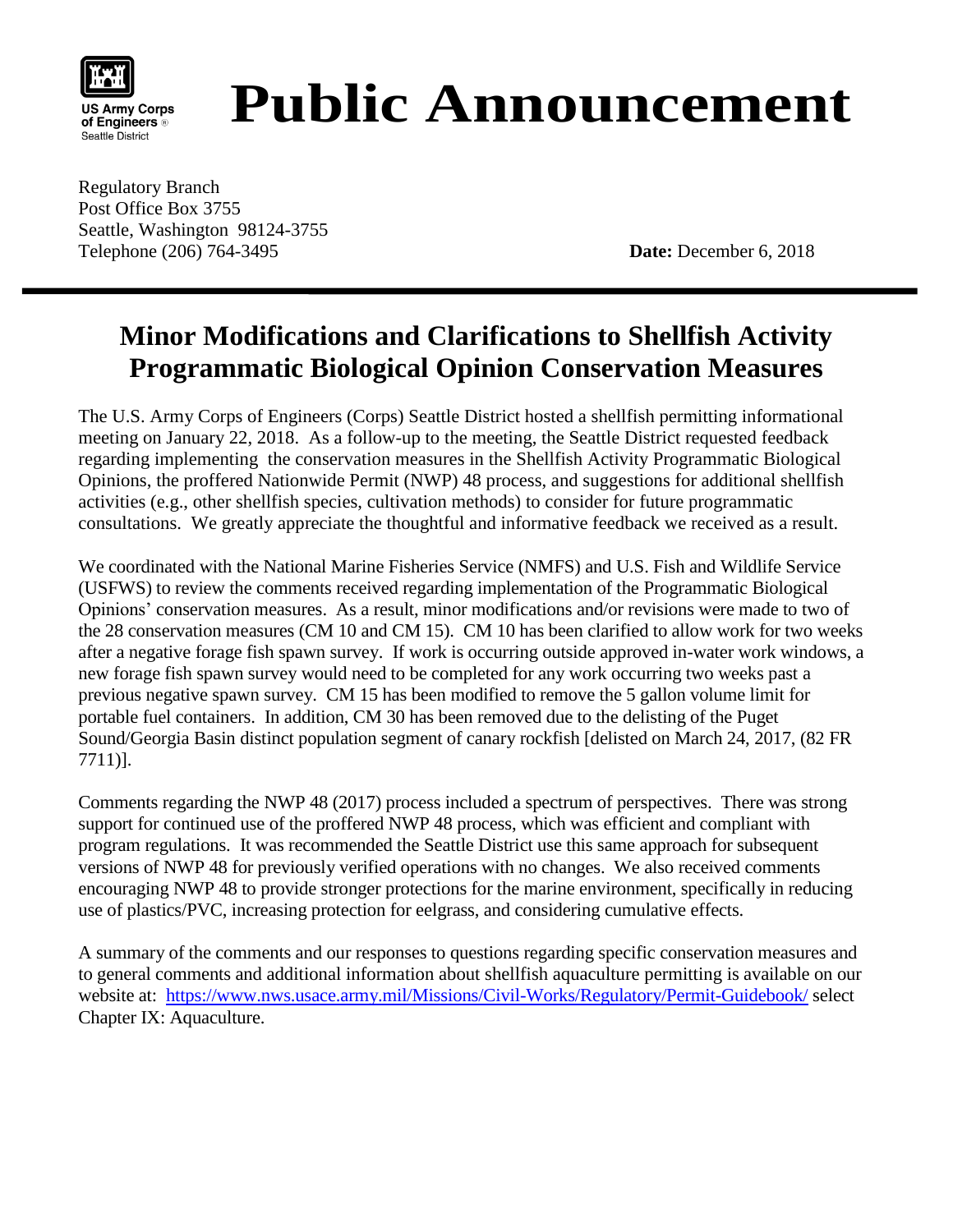# **Response to Comments/Questions Received at the Shellfish Aquaculture Permitting Process Informational Meeting on January 22, 2018**

Date: November 2018

On January 22, 2018, the Seattle District solicited comments and questions from stakeholders including the public and shellfish industry regarding implementation of the Conservation Measures (CM) from the Programmatic Biological Opinions (PBOs) for Shellfish Activities in Washington State. The Seattle District, National Marine Fisheries Service (NMFS), and U.S. Fish and Wildlife Service (USFWS) (Services) reviewed the comments that were received. As a result, minor modifications and/or revisions were made to 2 of the 28 conservation measures (CM 10 and CM 15). In addition, NMFS is eliminating or modifying any conservation measures relevant to the Puget Sound/Georgia Basin distinct population segment of canary rockfish, which was delisted from the Endangered Species Act (ESA) on March 24, 2017, (82 FR 7711). The following summarizes the comments and questions, and provides responses to specific conservation measures and to general comments. If you have specific questions about your project, please contact the Seattle District, U.S. Army Corps of Engineers (Corps) at (206) 764-3495.

**CM 1:** Gravel and shell shall be washed prior to use for substrate enhancement (e.g., frosting, shellfish bed restoration) and applied in minimal amounts using methods which result in **less than 1 inch** depth on the substrate annually. Shell material shall be procured from clean sources that do not deplete the existing supply of shell bottom. Shells shall be cleaned or left on dry land for a minimum of one month, or both, before placement in the marine environment. Shells from the local area shall be used whenever possible. Shell or gravel material shall not be placed so that it creates piles on the substrate. Use of a split-hull (e.g., hopper-type) barge to place material is prohibited.

#### *Comment. Prohibition of split hull barge not necessary; split-hull barges can meet the 1-inch placement requirement.*

Response. CM 1 prohibits the use of a split-hull barge. Applicants may provide technical documentation to the Corps from the manufacturer and operator, demonstrating that use of the equipment could place material less than 1-inch in depth in shallow, nearshore water depths. If new information is provided by applicants demonstrating gravel/shell can be placed in a manner that results in less than 1-inch depth annually, this conservation measure could warrant further discussion with USFWS and NMFS (Services) for potential removal of the prohibition of split-hull barges.

**CM 9:** If conducting 1) mechanical dredge harvesting, 2) raking, 3) harrowing, 4) tilling, leveling or other bed preparation activities, 5) frosting or applying gravel or shell on beds, or 6) removing equipment or material (nets, tubes, bags) within a **documented or potential** spawning area for Pacific herring (*Clupea pallasi*) outside the approved work window<sup>1</sup>, the work area shall be surveyed for the presence of herring spawn prior to the activity occurring. Vegetation, substrate, and materials (nets, tubes, etc.) shall be inspected. If herring spawn is present, these activities are prohibited in the areas where spawning has occurred until such time as the eggs

 $\overline{a}$ 

<sup>&</sup>lt;sup>1</sup> See Seattle District website for work window http://www.nws.usace.army.mil/Missions/Civil-Works/Regulatory/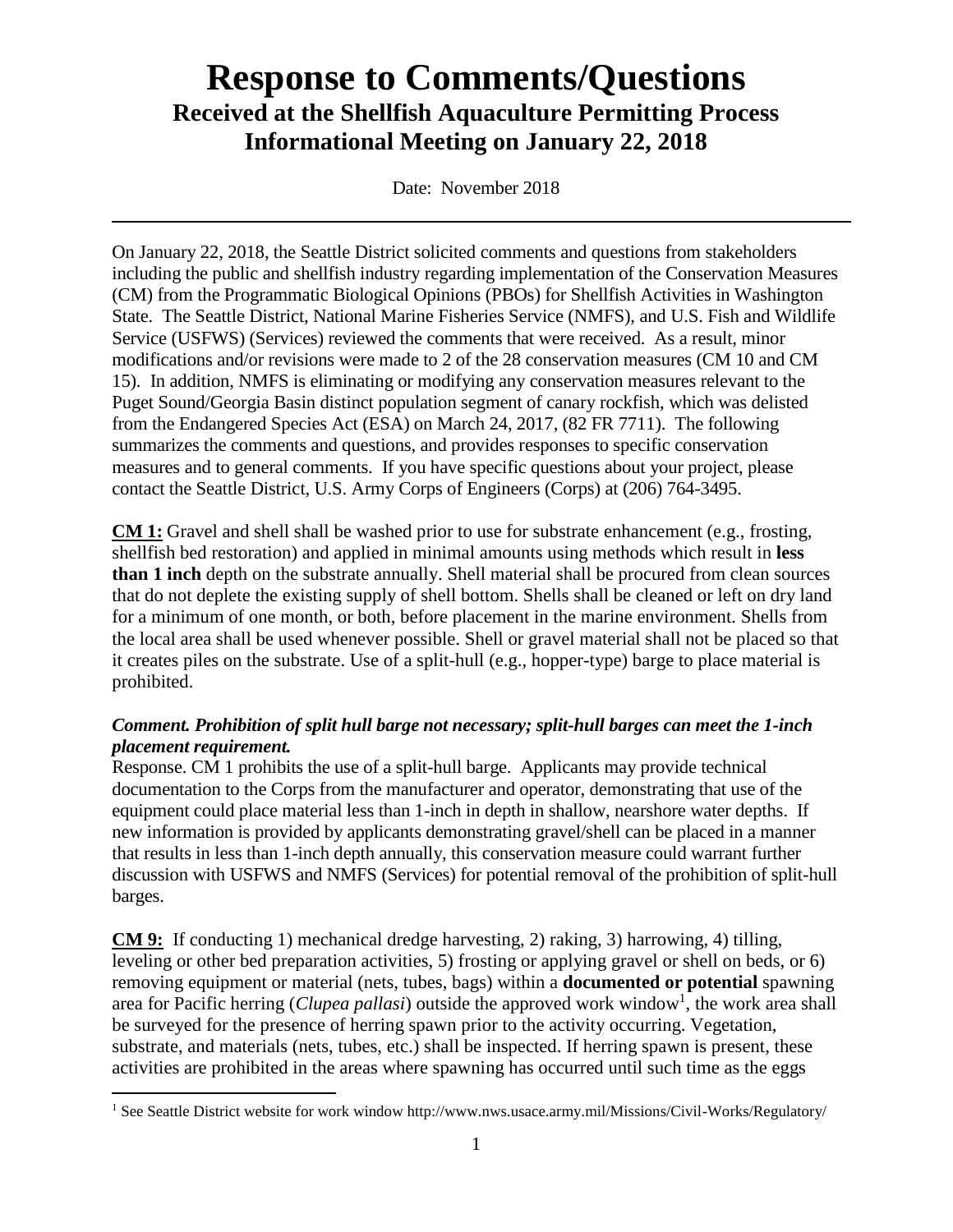have hatched and herring spawn is no longer present. A record shall be maintained of spawn surveys including the date and time of surveys; the area, materials, and equipment surveyed; results of the survey, etc. The Corps and the Services shall be notified if spawn is detected during a survey. The record of spawn surveys shall be made available upon request to the Corps and the Services.

#### *Comment. The list of activities does not mention harvest by hand. Should I assume harvest by hand is allowed if herring spawn is present?*

Response. Although not specifically mentioned, CM 9 includes harvest by hand methods. No material, including shellfish product, can be removed while herring spawn is present. Herring are known to spawn on shell material.

**CM 10:** For 'new' activities only, activities occurring in or adjacent to **potential** spawning habitat for sand lance, or surf smelt shall have a spawn survey completed in the work area by an approved biologist<sup>2</sup> prior to undertaking bed preparation, maintenance, and harvest activities if work will occur outside approved work windows for these species. If eggs are present, these activities are prohibited in the areas where spawning has occurred until such time as the eggs have hatched and spawn is no longer present. A record shall be maintained of spawn surveys including the date and time of surveys; the area, materials, and equipment surveyed; results of the survey, etc. The Corps and the Services shall be notified if spawn is detected during a survey. The record of spawn surveys shall be made available upon request to the Corps and the Services.

# *Comment. What is the length of time work could occur outside the approved work windows if a forage fish spawn survey finds no spawn is present?*

Response. After coordinating with Washington Department of Fish and Wildlife (WDFW), work may continue outside of the approved in-water work window for two weeks after a forage fish spawn survey, conducted by an approved biologist, concludes no eggs are present. After the two weeks, a new forage fish spawn survey would need to be completed if additional work would occur outside the approved in-water work windows. CM 10 will be modified with this clarification as follows:

**CM 10 Modification:** For 'new' activities only, activities occurring in or adjacent to **potential** spawning habitat for sand lance, or surf smelt shall have a spawn survey completed in the work area by an approved biologist<sup>3</sup> prior to undertaking bed preparation, maintenance, and harvest activities if work will occur outside approved work windows for these species. If eggs are present, these activities are prohibited in the areas where spawning has occurred until such time as the eggs have hatched and spawn is no longer present. If eggs are not present, work can occur for two weeks. After two weeks, a new forage fish spawn survey shall be completed if still outside the approved work windows. A record shall be maintained of spawn surveys including the date and time of surveys; the area, materials, and equipment surveyed; results of the survey, etc. The Corps and the Services shall be notified if spawn is detected during a survey. The record of spawn surveys shall be made available upon request to the Corps and the Services.

Note: All work windows for forage fish, salmon and bull trout are located on the Seattle District's web page at http://www.nws.usace.army.mil/Missions/Civil-Works/Regulatory/Permit-Guidebook/ then select Work Windows - Marine Waters.

 $\overline{a}$ 

<sup>&</sup>lt;sup>2</sup> For information on how to become an "approved biologist" for conducting forage fish surveys contact WDFW

<sup>&</sup>lt;sup>3</sup> For information on how to become an "approved biologist" for conducting forage fish surveys contact WDFW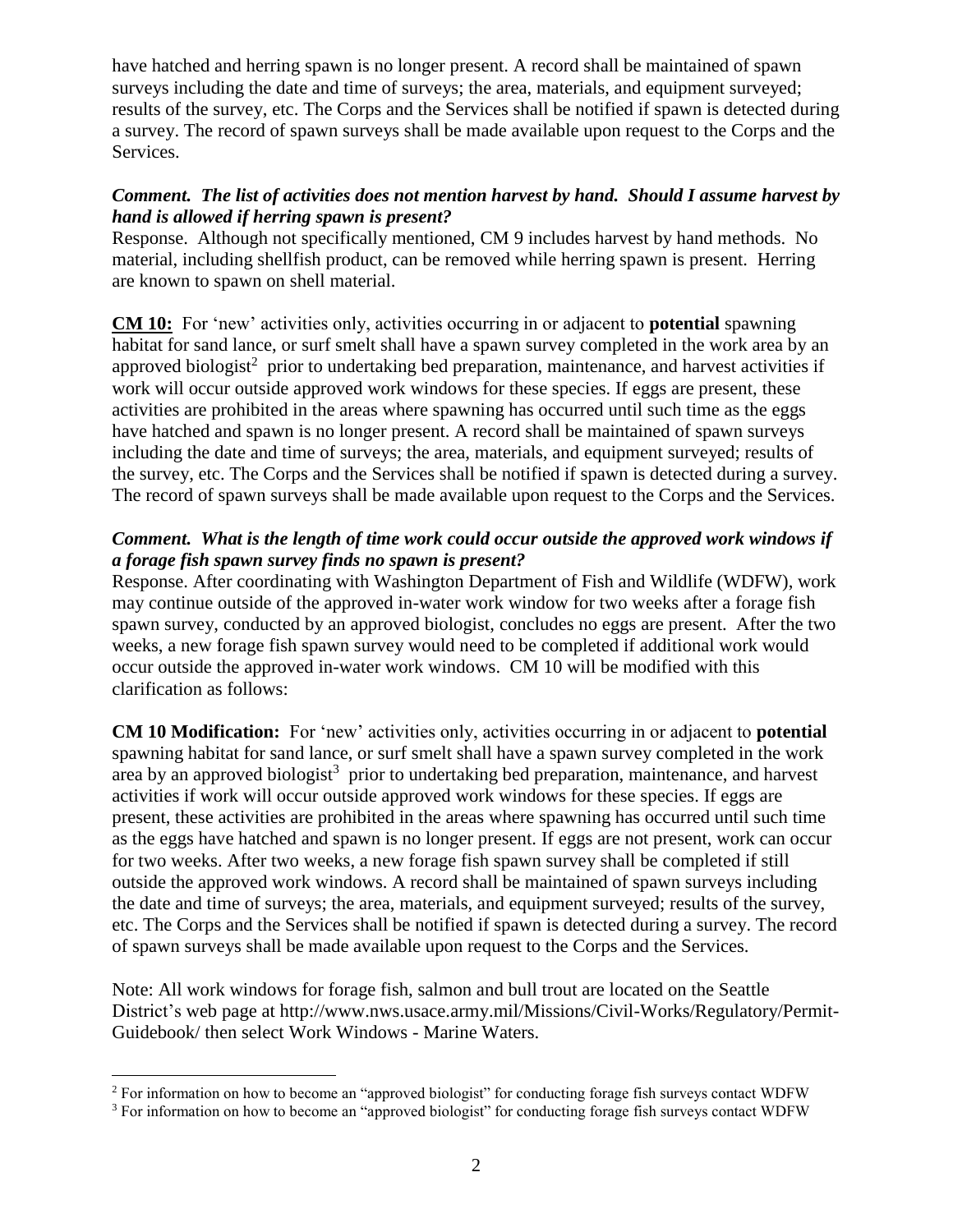## *Comment. Can training also be authorized from other individuals with expertise, such as company employees who have completed WDFW's training?*

Response. WDFW is the appropriate agency to train individuals to conduct forage fish spawning surveys, with precedent for training requirements and credentials. WDFW offers a number of training opportunities each year. You do not need to be a fishery biologist to take the training. It is open to anyone who wants to learn how to conduct forage fish spawning surveys. Ecology's Coastal Training Program handles the registration and logistics for forage fish training at http://www.coastaltraining-wa.org.

**CM 11:** All shellfish gear (e.g., socks, bags, racks, marker stakes, rebar, nets, and tubes) that is not immediately needed or is not firmly secured to the substrate will be moved to a storage area landward of MHHW prior to the next high tide. Gear that is firmly secured to the substrate may remain on the tidelands for a consecutive period of time up to 7 days. Note: This is not meant to apply to the wet storage of harvested shellfish.

#### *Comment. Can shellfish gear that is not being used, but is not expected to float away, remain indefinitely on the tidelands?*

Response. While shellfish gear is secured to the tidelands, habitat (e.g. benthic species, substrate) utilized by ESA-listed species and/or their prey is reduced. To minimize this impact, shellfish gear must be removed from the tidelands to an upland location after 7 consecutive days.

**CM 13:** Land vehicles (e.g., all-terrain, trucks) shall be washed in an upland area such that wash water is not allowed to enter any stream, waterbody, or wetland. Wash water shall be disposed of upland in a location where all water is infiltrated into the ground (i.e., no flow into a waterbody or wetland).

#### *Comment. Suggest CM 13 and CM 14 be combined.*

Response. See response to CM 14 comment below.

**CM 14:** Land vehicles shall be stored, fueled, and maintained in a vehicle staging area located 150 feet or more from any stream, waterbody, or wetland. Where this is not possible, documentation must be provided to the Corps as to why compliance is not possible, written approval from the Corps must be obtained, and the operators shall have a spill prevention plan and maintain a readily-available spill prevention and clean-up kit.

## *Comment. Combine CM 14 and CM 15 with a more general statement of objectives (e.g., use Best Management Practices (BMPs) to prevent fuel spills; provide examples)*

Response. CM 13, CM 14, and CM15 are conservation measures that are protective of critical habitat, which includes water quality, with activity-specific measures that must be implemented. It is not appropriately enforceable and protective of ESA-listed species and critical habitat to combine them or to merely state that BMPs must be followed. Applicants are encouraged to develop BMPs for their operation, however those BMPs would be supplemental in nature and would not supersede the CMs.

**CM 15:** For boats and other gas-powered vehicles or power equipment that cannot be fueled in a staging area 150 feet away from a waterbody or at a fuel dock, fuels shall be transferred in Environmental Protection Agency (EPA)-compliant portable fuel containers 5 gallons or smaller at a time during refilling. A polypropylene pad or other appropriate spill protection and a funnel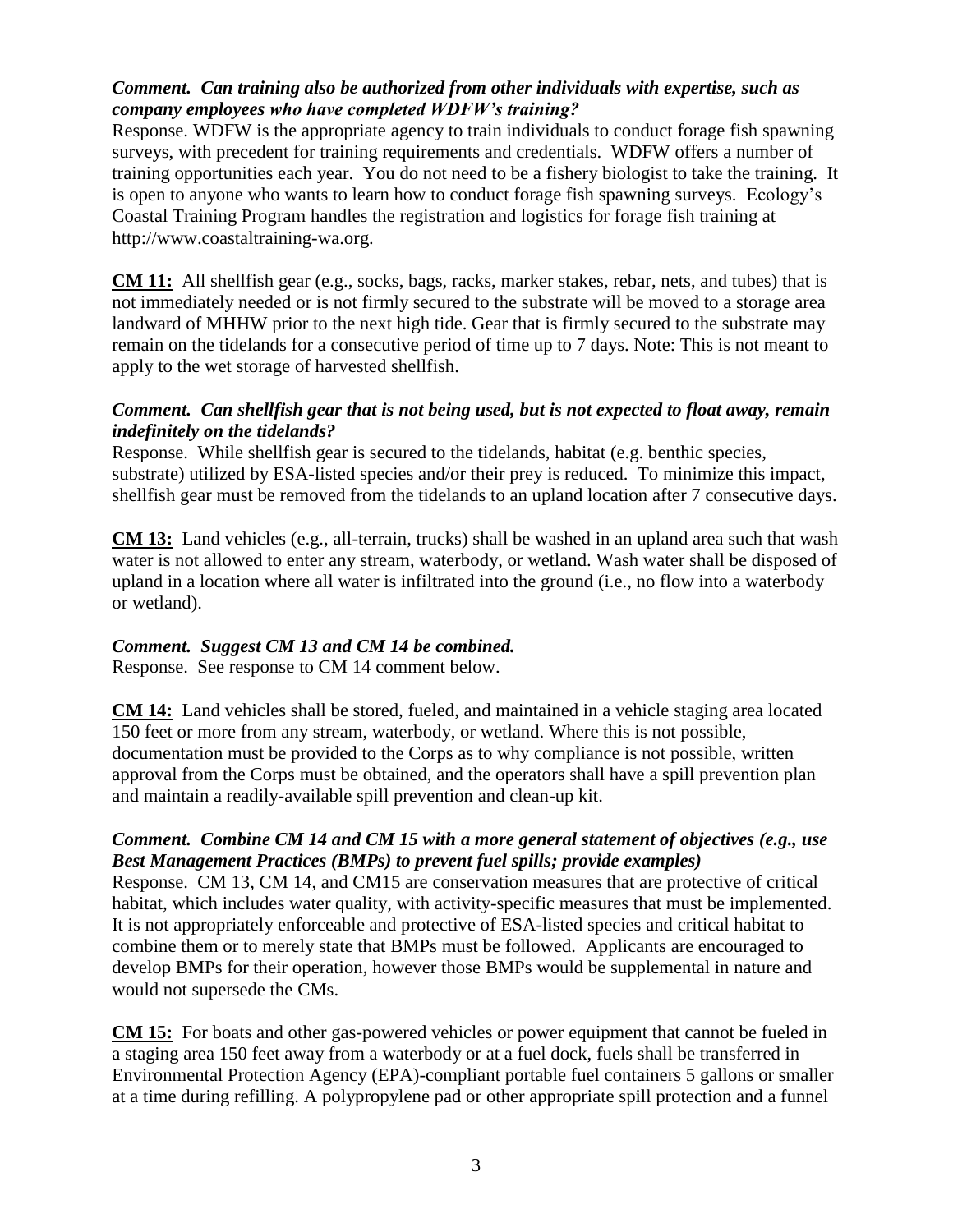or spill-proof spout shall be used when refueling to prevent possible contamination of waters. A spill kit shall be available and used in the event of a spill. All spills shall be reported to the Washington Emergency Management Office at (800) 258-5990. All waste oil or other clean-up materials contaminated with petroleum products will be properly disposed of off-site.

#### *Comment. Restricting fuel containers to 5 gallons or less is too restrictive.*

Response. This condition applies to the portable fuel containers used to refill the tanks attached to the motors. The intent of restricting fuel containers to 5 gallons or less was to minimize risk of spills. We received information that fuel containers larger than 5 gallons were in common use. After reviewing available information, the Services indicated the foreseeable effects to ESAlisted species and critical habitat would not be changed if the volume restriction was removed. The conservation measure is being revised to remove the phrase, "5 gallons or less." Note: The applicant is responsible for complying with all state conditions for transporting larger quantities of fuel/oil over marine waters.

**CM 15 Modification:** For boats and other gas-powered vehicles or power equipment that cannot be fueled in a staging area 150 feet away from a waterbody or at a fuel dock, fuels shall be transferred in Environmental Protection Agency (EPA)-compliant portable fuel containers during refilling. A polypropylene pad or other appropriate spill protection and a funnel or spillproof spout shall be used when refueling to prevent possible contamination of waters. A spill kit shall be available and used in the event of a spill. All spills shall be reported to the Washington Emergency Management Office at (800) 258-5990. All waste oil or other clean-up materials contaminated with petroleum products will be properly disposed of off-site.

**CM 17:** The direct or indirect contact of toxic compounds including creosote, wood preservatives, paint, etc. within the marine environment shall be prevented. [This does not apply to boats.]

#### *Comment. This CM should not apply to existing features and be consistent with other laws and regulations.*

Response. Existing features, such as racks, that are not in compliance with this standard shall be updated to meet this standard during scheduled maintenance, repair, or replacement, or before the end of the term of the next renewed authorization. This is consistent with CM 27.

**CM 18:** All tubes, mesh bags and area nets shall be clearly, indelibly, and permanently marked to identify the permittee name and contact information (e.g., telephone number, email address, mailing address). On the nets, identification markers shall be placed with a minimum of one identification marker for each 50 feet of net.

#### *Comment. Marking equipment does not prevent marine debris and is not clear how it reduces impacts to ESA-listed species.*

Response. Marking equipment is intended to ensure compliance with the requirement that equipment is securely fastened to the substrate and regularly monitored to prevent introducing debris into the marine environment. CM 18 and CM 22 facilitate adaptive management of shellfish-related marine debris in areas prone to gear escapement.

**CM 22**: At least once every three months, beaches in the project vicinity will be patrolled by crews who will retrieve debris (e.g., anti-predator nets, bags, stakes, disks, tubes) that escape from the project area. Within the project vicinity, locations will be identified where debris tends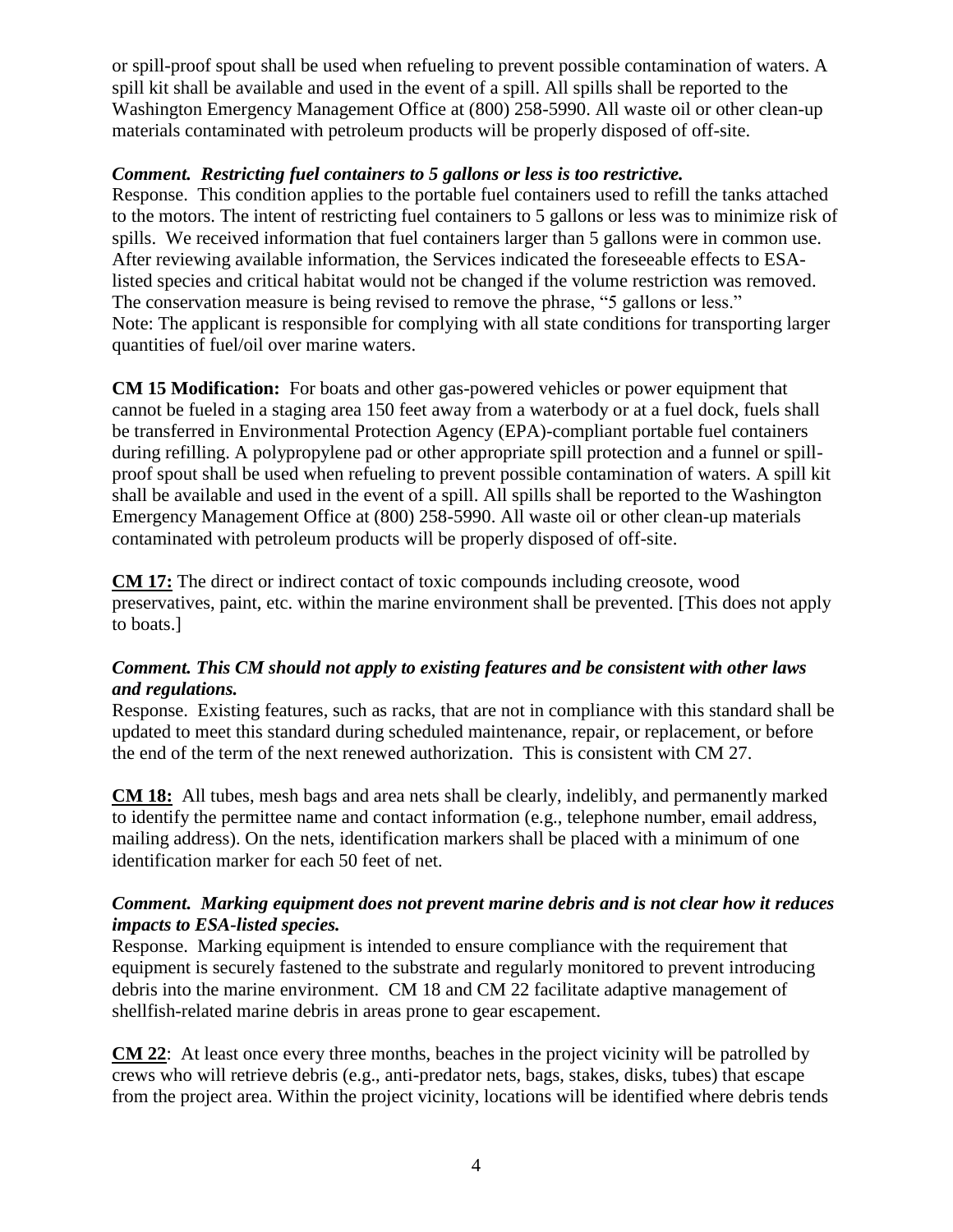to accumulate due to wave, current, or wind action, and after weather events these locations shall be patrolled by crews who will remove and dispose of shellfish related debris appropriately. A record shall be maintained with the following information and the record will be made available upon request to the Corps, NMFS, and USFWS: date of patrol, location of areas patrolled, description of the type and amount of retrieved debris, other pertinent information.

#### *Comment. There are other sources of marine debris than shellfish aquaculture. Only about 25% of debris is shellfish aquaculture debris.*

Response. Marine debris is an important issue but other sources of debris are not relevant to the Shellfish Activities Programmatic Biological Opinions.

**CM 27:** Unless prohibited by substrate or other specific site conditions, floats and rafts shall use embedded anchors and midline floats to prevent dragging of anchors or lines. Floats and rafts that are not in compliance with this standard shall be updated to meet this standard during scheduled maintenance, repair, or replacement or before the end of the term of the next renewed authorization. [Any alternative to using an embedded anchor must be approved by the NMFS.]

# *Comment. Does CM 27 apply to temporary anchorage of floats/rafts?*

Response. CM 27 also applies to temporary anchorage of floats/rafts. This is consistent with other consultations in the Seattle District.

**CM 30.** Mechanical dredge harvest/harrowing shall not be conducted in **North Puget Sound** between April 1 and August 31.

## *Comment. Will this CM be removed due to the delisting of canary rockfish?*

Response. NMFS has concurred with removal of CM 30 due to the delisting of the Puget Sound/Georgia Basin distinct population segment of canary rockfish [delisted on March 24, 2017, (82 FR 7711)].

**General Comments.** We received a number of general comments not directed to a specific CM. One comment requested that we include the purpose/intent of each CM. Another comment stated that the CMs do not adequately reduce impacts, but instead focus on small issues which obfuscates from the larger issues. Another commenter stated that the CMs are not adequate for minimizing impacts of the "continuing" activities.

We received comments that the forage fish and eelgrass protection measures are inadequate. Specifically, commenters remarked that the buffer for eelgrass is insufficient, and forage fish are known to spawn year-round, even during the approved in-water work window. Other commenters expressed concern that the protections and analysis of several species, habitat features, and the cumulative effects analysis within NWP 48 and the programmatic biological assessment (PBA) are insufficient. Another commenter stated that additional CMs are needed to address the use of plastics and netting.

Response. The purpose and intent of the CMs are located in the Biological Opinions and in the PBA. These CMs have been determined to be adequately protective of ESA-listed species and critical habitat. Cumulative effects of the proposed action in the PBA were evaluated in both the PBA and the Biological Opinions. If new information reveals effects of the action that may affect listed species or critical habitat in a manner or to an extent not previously considered, then re-initiation of the consultation would occur. Conditions of the Biological Opinions require